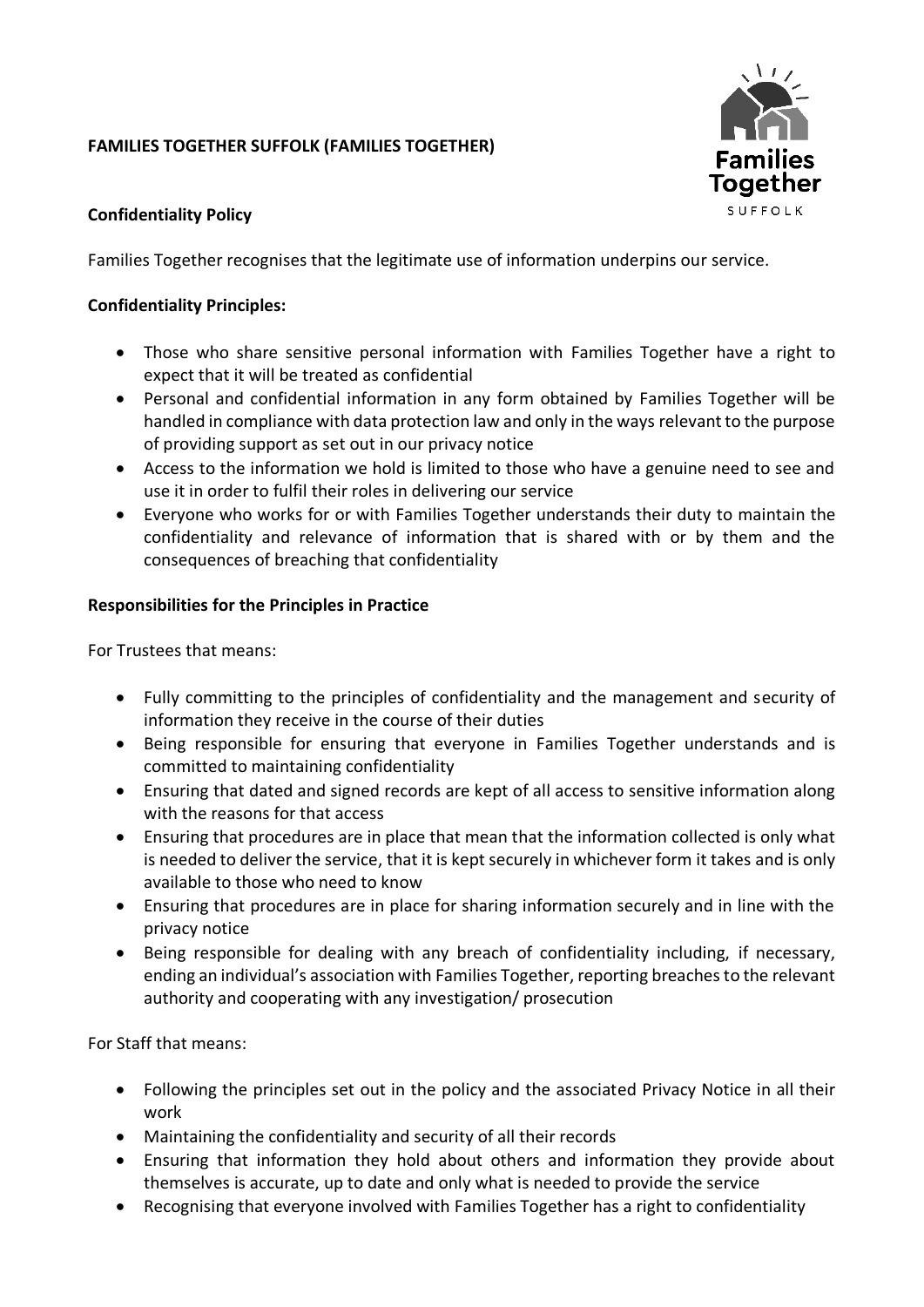- Following the systems and procedures to maintain confidentiality including when sharing with other agencies
- Knowing that where there are concerns about the safety or wellbeing of a child or vulnerable adult, the families, or individual members within the family, need not be informed that their information is being passed on to the relevant authorities if telling them has the potential to cause further harm, or may jeopardise any investigation by Police, Social Care services or other agencies with legal investigatory powers
- Knowing and following the procedures for dealing with a request for information from the police, courts or other agencies with legal powers to collect information
- Being aware that breaches of confidentiality are serious matters and could result in being fired and even prosecution

For Volunteers that means:

- Making sure they understand and follow the principles of confidentiality and understand the limits around what information is collected and shared (set out in the privacy notice) and follow the procedures put in place by Families Together to maintain that confidentiality
- Being careful not to discuss families they support in ways that would identify them to others making sure that any information they record about their families is held securely and is destroyed as soon as support is ended
- Knowing that breaches of confidentiality are serious and could result in ending their volunteering role and even make them liable to prosecution

For Families that means:

- Knowing how and why Families Together will collect information from and about them and in what circumstances it could be shared (set out in the Privacy Notice)
- Having confidence that Families Together will respect their right to confidentiality and will let them know wherever possible before sharing information about them
- Being aware that if Families Together believes that telling them that we will share their information might put them or a child at risk of harm we will not tell them first
- Knowing that Families Together will keep accurate and up to date records and that there are clear limits to how long information is kept in an identifiable form

**Appendix 1** attached to this policy gives guidance and examples of the kind of procedures which should be in place.

**Appendix 2** gives the details on the reporting of breaches of confidentiality. This policy should be read alongside the **Data Protection policy**.

| Signed by Chair:    | C. Read                       |
|---------------------|-------------------------------|
| Date:               | 1 <sup>st</sup> November 2021 |
| <b>Review Date:</b> | November 2022                 |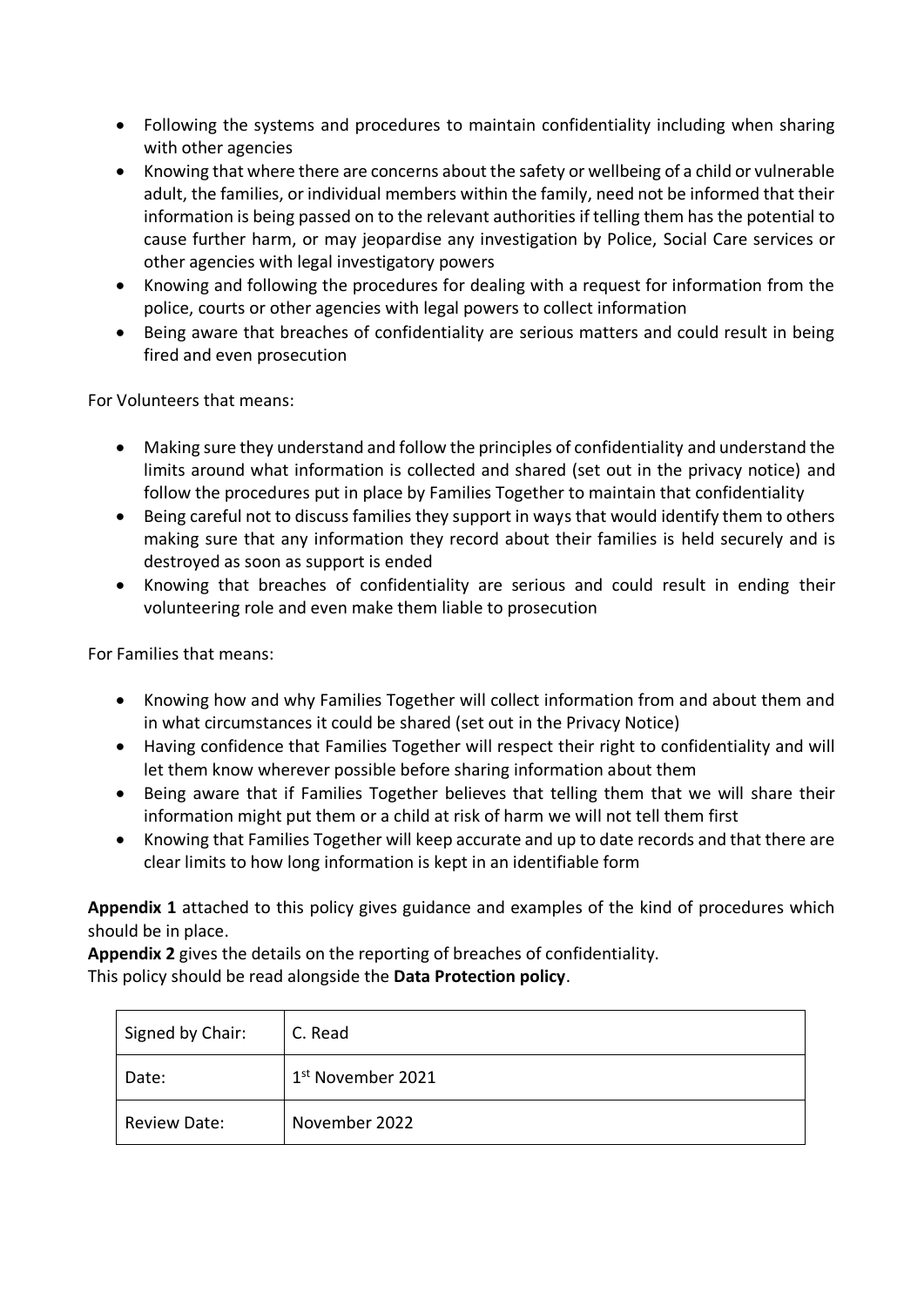## **Appendix 1**

These are the kind of procedures you must have in place.

### **1. Induction and training**

#### **For trustees, staff and volunteers**

During induction or the Volunteer Course of Preparation everyone should be made aware of and asked to commit to the Families Together Confidentiality principles and procedures by signing the Safeguarding Code of Conduct

#### **For families**

During the initial visit the coordinator will go through the Privacy Notice, explaining and trying to ensure understanding. They will also do their best to make any partner not present at the meeting aware of the privacy notice

#### **2. Safeguarding**

There are times when trustees, staff and volunteers may need to break confidentiality. If there are concerns about the safety or wellbeing of a child, or a vulnerable adult, data protection law allows the sharing of relevant personal information. In fact, there is a legal and moral obligation to report safety or wellbeing concerns to the relevant authorities. Information shared in these circumstances must be shared in a secure manner and only the minimum personal information necessary for the purpose must be shared. The parties involved should not be informed that information about them has been shared if doing so would jeopardise an investigation by police, social care or other agency with investigatory powers.

#### **3. Sharing information**

#### **3.1 Trustees**

Trustees may have access to confidential information.

Where the board has to discuss confidential personnel matters or operationally sensitive items the minutes are taken separately from the normal minutes and their circulation restricted to only those who need to know.

Generally, however, reports to the board about operational matters, services, needs, case studies, etc, will be in an anonymised form.

Trustees are responsible for monitoring how the Families Together handles confidential information and for ensuring there are appropriately secure storage arrangements maintained.

### **3.2 Staff**

When staff to share information with other agencies they will need to ensure such agencies have a legitimate interest in knowing the information and that they have appropriate confidentiality, data protection and privacy notices in place which conform with the law.

When discussing families with other staff or volunteers confidentiality should be maintained at all times – in line with this policy and the Data Protection policy. Such discussions should take place in a confidential setting.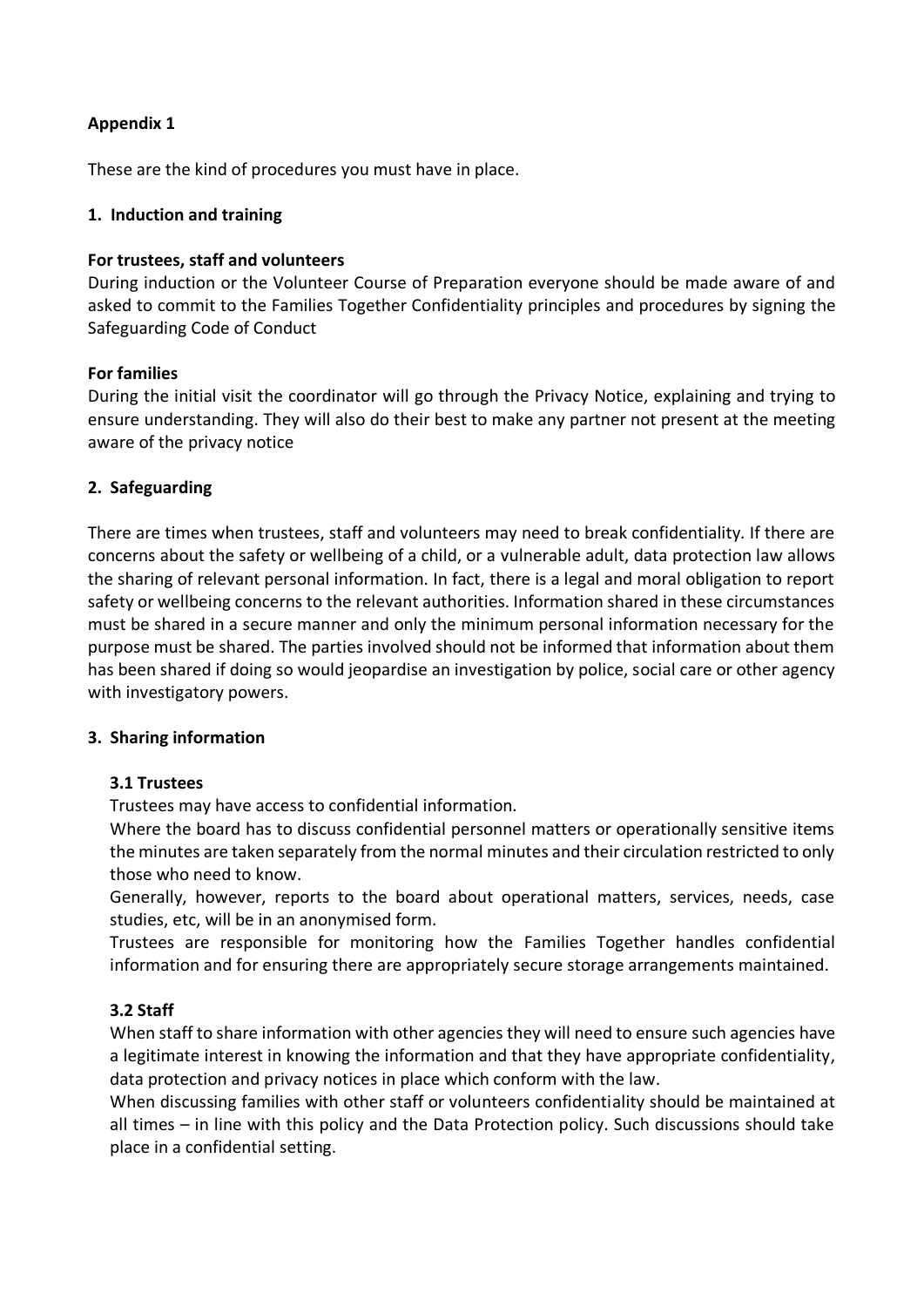When formal requests from courts or police for information are made to Families Together the trustees should be informed and the material supplied in the form of a witness statement drawn up from actual dated and signed records.

## **3.3 Volunteers**

When meeting for peer support, or training events, volunteers should not discuss the families that they are supporting/have supported in a way which would identify them to others and breach that family's right to confidentiality.

Diary sheets, and any information held by the volunteer that might identify families, should be stored securely.

# **3.4 Other agencies and external contractors**

Confidential information may be shared with relevant agencies who have a legitimate interest in supporting the families in line with the consent given when accepting support.

Families are informed of when such sharing takes place unless to do so would put anyone at risk (see point 2)

Statistical information and case studies for funders or other stakeholders are provided in an anonymous form.

Any third party contractor (e.g. an IT engineer) accessing personal, sensitive information incidental to their work will sign an undertaking ensuring strict confidentiality will be maintained and be under contract to protect the confidentiality and security of the information.

# **4. Record Keeping**

- All records are kept securely.
- Access to records is monitored and restricted to those who have a need to know or a particular role to fulfil (including QA and external auditors).
- Trustee, Staff, Volunteer and Family files have a record of access form which is signed and dated by anyone accessing them.
- Information in files is the minimum necessary to provide effective support
- Publicly accessible displays/notice boards etc should not contain identifiable information about families.
- Statistical information about families and the service may be shared in an anonymous form.
- Trustees, staff and volunteers are made aware of their rights under data protection law to access what information Families Together holds about them.